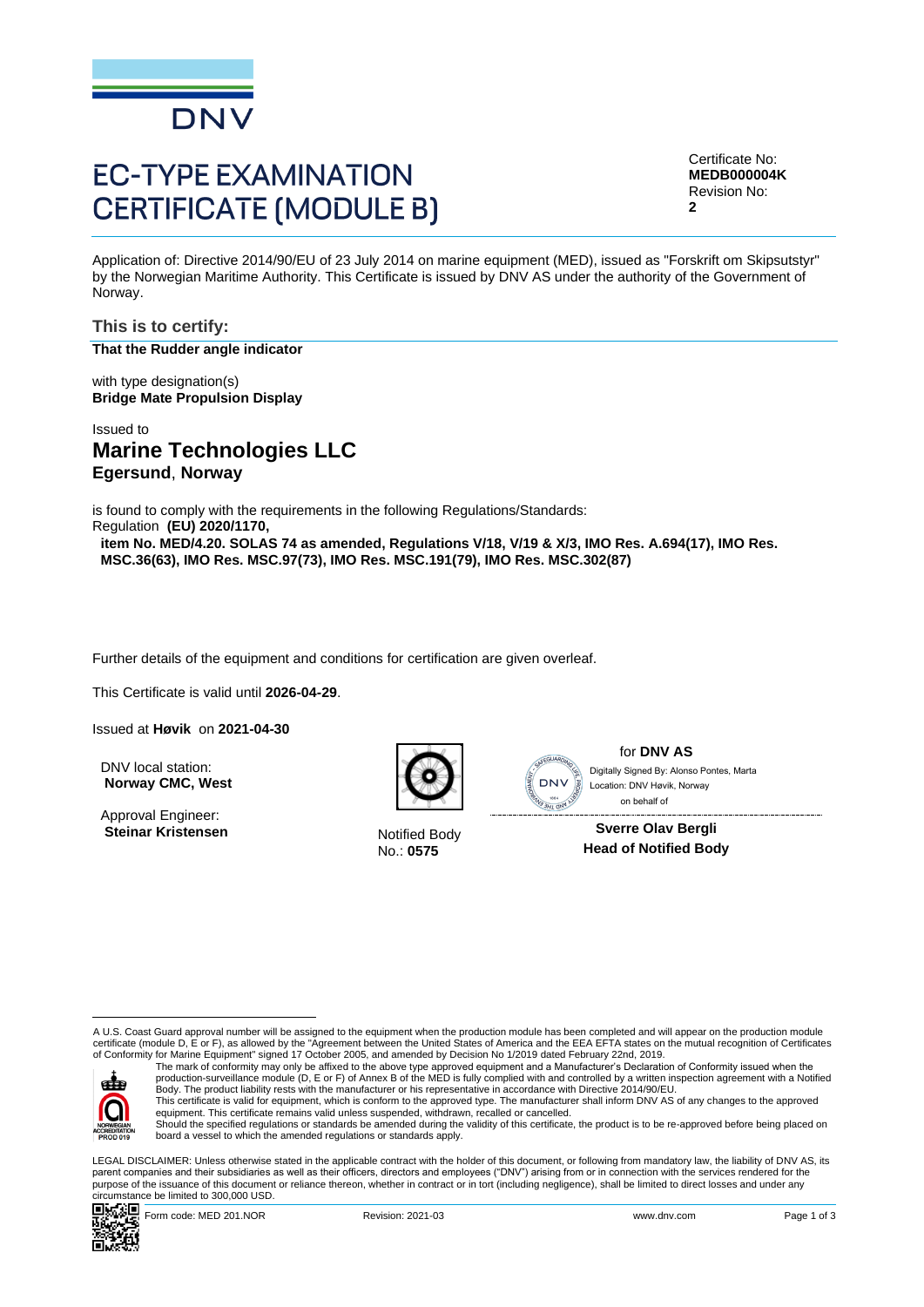

#### **Product description**

Bridge Mate Propulsion Display Rudder Angle Indicator consists of the below modules:

| <b>Unit</b>         | <b>Component</b>             | <b>Note</b>                                       |
|---------------------|------------------------------|---------------------------------------------------|
| Computer            | MT-COMPUTER-300 or           | Computer with on-board DVI interface              |
|                     | MT-COMPUTER-400              |                                                   |
| Display             | Hatteland HD 13T21 MMD or    | DVI interface                                     |
|                     | Hatteland HD 17T22 MMD       |                                                   |
| Network switches    | Netgear GS728TP or           | 24 ports, 10/100/1000Mbs, PoE, RJ 45              |
|                     | MT-PoE-SWITCH-1080-8-PORT or | 8 ports, 10/100/1000Mbs, PoE, RJ 45               |
|                     | <b>ORing IGPS-1080-24V</b>   | 8 ports, 10/100/1000Mbs, PoE, RJ 45               |
| I/O Interface units | MT IOB mK2 (I/O card) or     | Listener according to IEC 61162-1 and IEC 61162-2 |
|                     |                              |                                                   |
|                     |                              | Thruster/Rudder Interface: ±10V and 4-20mA        |
|                     | MT-PoE-IOB (I/O card)        | Listener and talker according to IEC 61162-1 and  |
|                     |                              | IEC 61162-2                                       |
| <b>Options</b>      |                              |                                                   |
| NMEA-CONVERTER      | MT-NMEA-CONVERTER            | Listener and talker according to IEC 61162-1 and  |
|                     |                              | IEC 61162-2                                       |
| <b>Input Device</b> | Keyboard Cherry / MT Type    |                                                   |

All units listed above are to be installed in a protected environment, i.e. indoor.

#### **Software modules Version**

• Operating System: Windows 8.1 Industrial Pro Embedded • Bridge Mate Propulsion Display: 1.6.x.x

## **Application/Limitation**

- Rudder Angle Transmitter connected to these interface cards must be in accordance with the following specifications:
	- $\circ$  Linear potentiometer or sinus cosines potentiometer of resistive type larger than 500 Ohms and with a center tap in addition to the wiper
	- o Linearity 0.4% or better
	- o Phasing Difference less than ±1° for the full range of the transmitter
	- o Overall Resistance Range Deviation less than ±10%
- The performance of the rudder/steering feedback is to be verified as described 'TCS Commissioning Procedure', MT-DEV-4741 for each installation.
- The Bridge Mate Propulsion Display is restricted to be used in MT Bridge Mate applications
- The Bridge Mate Propulsion Display does not issue alerts, hence testing according to IEC 62923-1 and IEC 62923-2 is deemed as not being applicable.

|            | <u>I YDG LAAININGUUN GOCGINGIRAUGH</u> |      |                                                                   |  |  |
|------------|----------------------------------------|------|-------------------------------------------------------------------|--|--|
| <b>DNV</b> | Document ID                            | Rev. | <b>Description</b>                                                |  |  |
| <b>No</b>  |                                        |      |                                                                   |  |  |
| 45         | 1907-2-29-                             | V1.1 | Manual: ORing, Quick Installation Guide for IGPS-1080-24V         |  |  |
|            | IGPS-1080-1                            |      |                                                                   |  |  |
| 43         | 202-11136-01                           | V1.0 | Manual: Netgear, Netgear GS728TP Hardware Installation Guide      |  |  |
| 42         | MT-DEV-5648                            | 1.0  | Manual: MT, Installation Manual MT-COMPUTER-300 WINDOWS           |  |  |
|            |                                        |      | 8.1                                                               |  |  |
| 40         | MT-DEV-5469                            | 1.0  | Manual: MT, Maintenance manual for computer based systems         |  |  |
| 39         | MT-DEV-0683                            | 7.0  | Manual: MT, Overhead Indicator Display, User and Technical Manual |  |  |
| 38         | MT-DEV-5653                            | 2.0  | Manual: MT, Installation manual MT-COMPUTER-400 Operating         |  |  |
|            |                                        |      | <b>Systems</b>                                                    |  |  |

#### **Type Examination documentation**